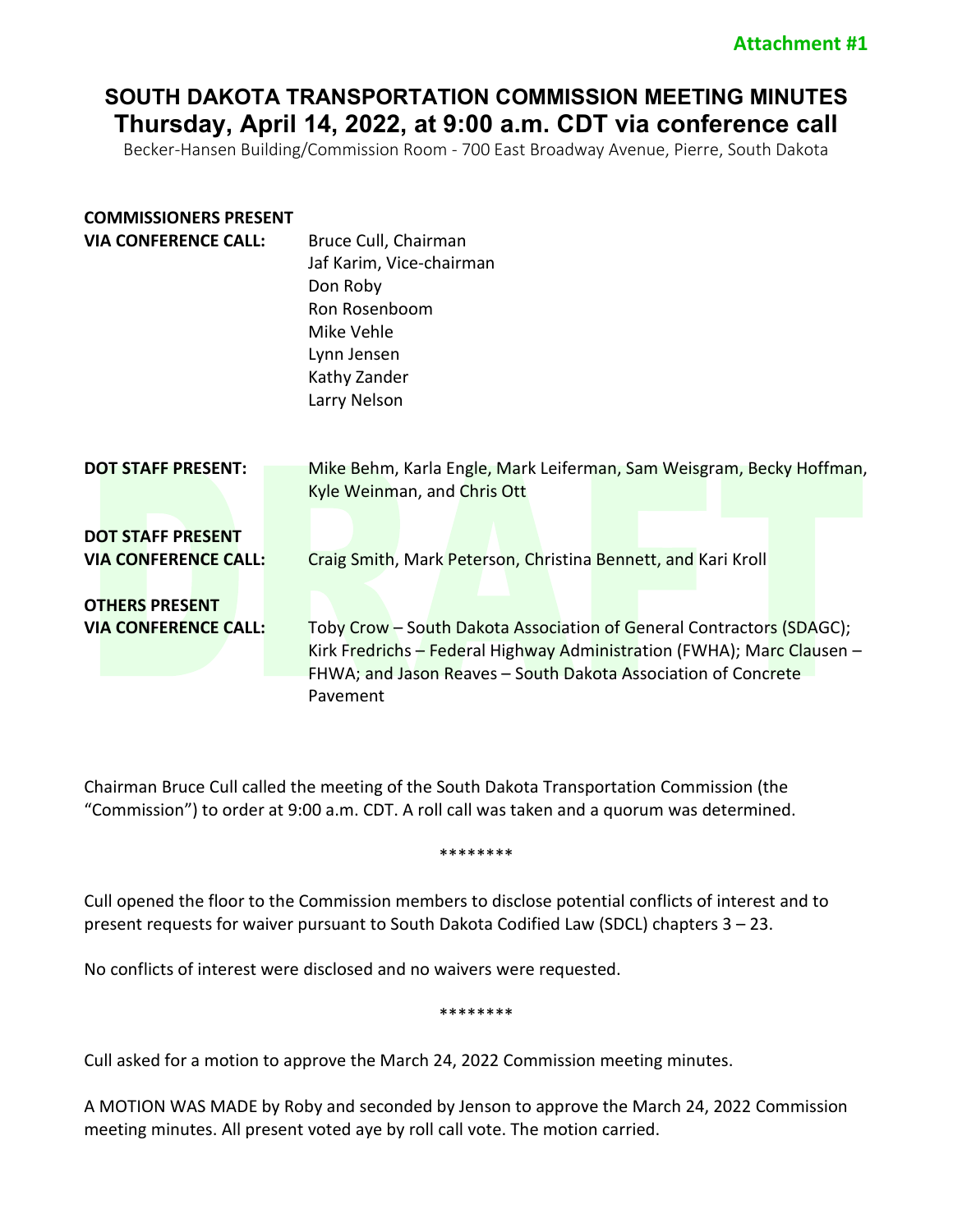#### \*\*\*\*\*\*\*\*

Sam Weisgram of the Office of Project Development presented the following bid letting results:

## **April 6, 2022**

| Cold Milling Asphalt Concrete, Asphalt Concrete Resurfacing, Pipe Work, Erosion Repair<br>05UP P 0022(74)333<br>Hamlin County<br>3 |                                                                                     |                                        |  |  |  |
|------------------------------------------------------------------------------------------------------------------------------------|-------------------------------------------------------------------------------------|----------------------------------------|--|--|--|
|                                                                                                                                    | Duininck, Inc                                                                       | \$3,787,947.34                         |  |  |  |
|                                                                                                                                    | SD 22 - Fm Hazel E to US81N                                                         |                                        |  |  |  |
|                                                                                                                                    | Cold Milling, Asphalt Concrete Resurfacing, Pipe Work, Modify Intersection          |                                        |  |  |  |
| 4                                                                                                                                  | 069C P 0022(70)360<br>Duininck, Inc                                                 | <b>Deuel County</b><br>\$3,243,952.70  |  |  |  |
|                                                                                                                                    | SD22 - Fm I29 to SD15 in Clear Lake                                                 |                                        |  |  |  |
|                                                                                                                                    | Cold Milling Asphalt Concrete, Asphalt Concrete Resurfacing, Pipe Work              |                                        |  |  |  |
| 5                                                                                                                                  | 06J6 NH 0081(110)61<br><b>Spencer Quarries Incorporated</b>                         | <b>McCook County</b><br>\$3,276,735.13 |  |  |  |
|                                                                                                                                    | US81 - Fm SD38 to the McCook/ Miner Co Line                                         |                                        |  |  |  |
|                                                                                                                                    |                                                                                     |                                        |  |  |  |
|                                                                                                                                    | <b>Culvert Cleaning &amp; CIPP Culvert Lining</b>                                   |                                        |  |  |  |
| 8                                                                                                                                  | 06WD P 0013(115)<br>Subsurface, Inc.                                                | <b>Spink County</b><br>\$177,126.90    |  |  |  |
|                                                                                                                                    | SD 20 - fm US 281 to SD 37                                                          |                                        |  |  |  |
|                                                                                                                                    | <b>Interstate Fence</b>                                                             |                                        |  |  |  |
| 9<br>07CQ IM 0901(205)45                                                                                                           |                                                                                     | Meade, Pennington County               |  |  |  |
|                                                                                                                                    | TLMV Inc DBA American Fence Company of SD<br>190 E - Fm 0.5 W of Exit 46 to Exit 64 | \$667,727.00                           |  |  |  |
|                                                                                                                                    | <b>Rout &amp; Seal</b>                                                              |                                        |  |  |  |
| 10                                                                                                                                 | 088E P 0012(294)                                                                    | Deuel, Roberts County                  |  |  |  |
|                                                                                                                                    | Northwest Asphalt & Maintenance<br>Various Routes in the Watertown Area             | \$127,030.46                           |  |  |  |
|                                                                                                                                    |                                                                                     |                                        |  |  |  |
|                                                                                                                                    | <b>Asphalt Concrete Crack Leveling</b>                                              |                                        |  |  |  |
| 13                                                                                                                                 | 089C P 0013(161)                                                                    | Clark, Spink County                    |  |  |  |
|                                                                                                                                    | Northwest Asphalt & Maintenance<br>SD 20 - Fm SD37 to E of Crocker                  | \$180,337.20                           |  |  |  |
|                                                                                                                                    |                                                                                     |                                        |  |  |  |

A MOTION WAS MADE by Roby and seconded by Zander to approve bids # 3, 4, 5, 8, 9, 10, and 13. All present voted aye by roll call vote. The motion carried.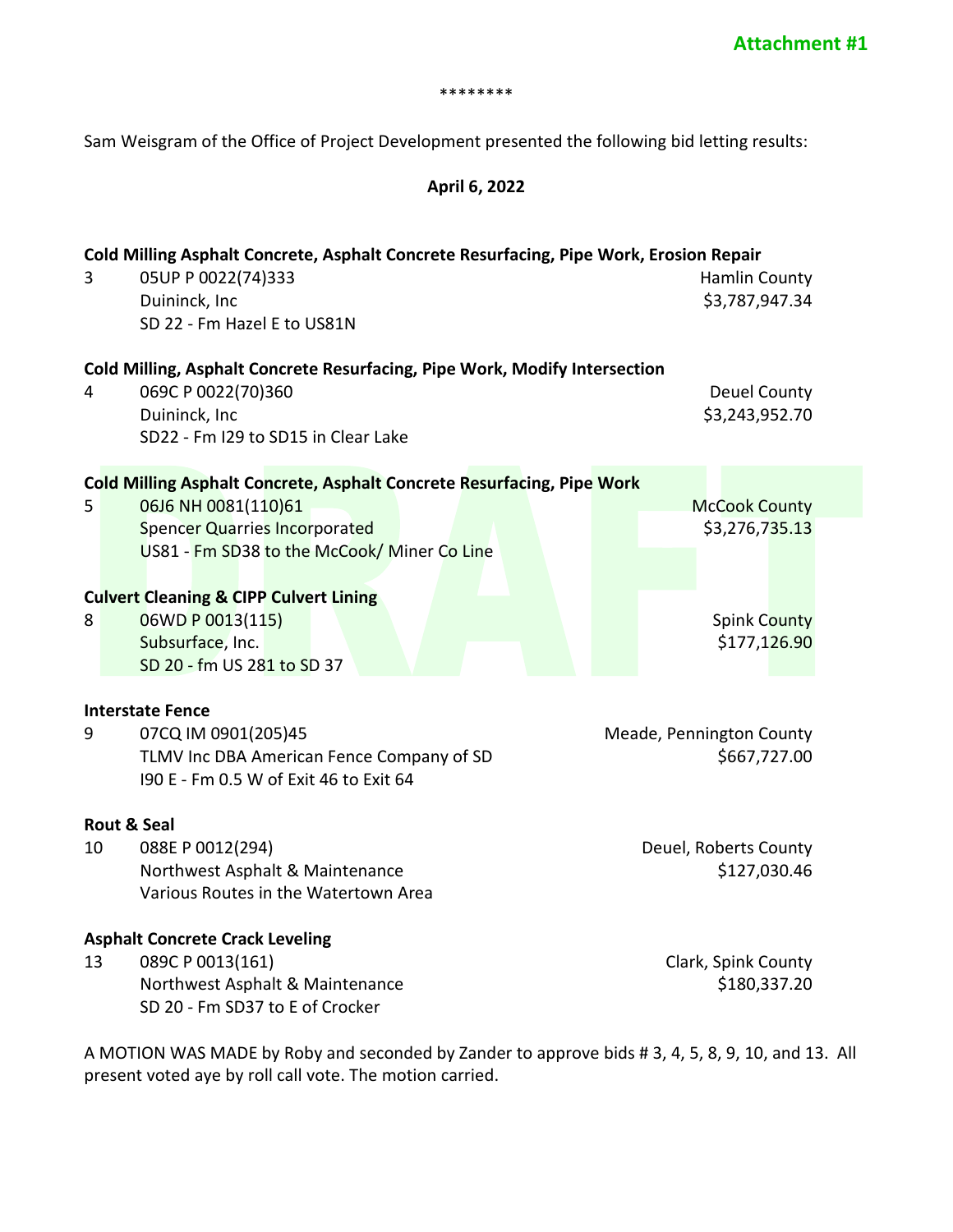# **Attachment #1**

### **Grading, Storm Sewer, Curb & Gutter, PCC Surfacing, ROW, Signals & Lighting**

1 06YQ, 05C6, 05C2 NH 2042(29), NH 0042(63)371, P 1358(02) Minnehaha County T&R Contracting Inc 6.20.025,525.25 Arrowhead Parkway - Fm 0.5 W of Six Mile Rd to Six Mile Rd in Sioux Falls; SD42 - Fm Six Mile Rd to Willow Run Ent in Sioux Falls; Six Mile Rd - Fm 1000' N of Arrowhead Parkway S 1500' in Sioux Falls

### **Water Main & Sanitary Sewer**

2 X05M 11064 ( ) and the county of the county of the county of the county of the county of the county of the county of the county of the county of the county of the county of the county of the county of the county of the c T&R Contracting Inc **the Superintensis of the State of the State Contracting Inc.** Six Mile Rd fm Arrowhead Pkwy S 500'; Arrowhead Parkway fm 0.5 W of Six Mile Rd to Willow Run Ent in Sioux Falls

A MOTION WAS MADE by Vehle and seconded by Rosenboom to approve bids # 1 and 2. All present voted aye by roll call vote. The motion carried.

|                                                                 | <b>Guardrail Elimination, Inslope Flattening, Pipe Work</b>                                    |                        |  |  |  |  |  |
|-----------------------------------------------------------------|------------------------------------------------------------------------------------------------|------------------------|--|--|--|--|--|
| 6                                                               | 06AH PH 0040(321)                                                                              | <b>Lawrence County</b> |  |  |  |  |  |
|                                                                 | <b>Oftedal Construction, Inc.</b>                                                              | \$1,378,453.12         |  |  |  |  |  |
|                                                                 | Various Locations in the Rapid City Region                                                     |                        |  |  |  |  |  |
|                                                                 |                                                                                                |                        |  |  |  |  |  |
|                                                                 | A MOTION WAS MADE by Jensen and seconded by Zander to approve bid #6. All present voted aye by |                        |  |  |  |  |  |
|                                                                 | roll call vote. The motion carried.                                                            |                        |  |  |  |  |  |
|                                                                 |                                                                                                |                        |  |  |  |  |  |
|                                                                 |                                                                                                |                        |  |  |  |  |  |
| Repair Embankment Settlement, Approach Pavement, Approach Slabs |                                                                                                |                        |  |  |  |  |  |
|                                                                 | 05DW P 0020(169)326                                                                            | <b>Spink County</b>    |  |  |  |  |  |
|                                                                 | BX Civil & Construction, Inc.                                                                  | \$592,000.00           |  |  |  |  |  |
|                                                                 | SD20 - Str 5.2 E of US281                                                                      |                        |  |  |  |  |  |
|                                                                 |                                                                                                |                        |  |  |  |  |  |

A MOTION WAS MADE by Karim and seconded by Nelson to reject bid # 7. All present voted aye by roll call vote. The motion carried.

### **Asphalt Surface Treatment**

11 088R, I6KP P 0031(52), 0009-351 Hughes, Stanley, Sully County Jensen Rock & Sand, Inc. \$1,652,117.41 Various Locations in the Pierre Area

A MOTION WAS MADE by Rosenboom and seconded by Roby to approve bid # 11. All present voted aye by roll call vote. The motion carried.